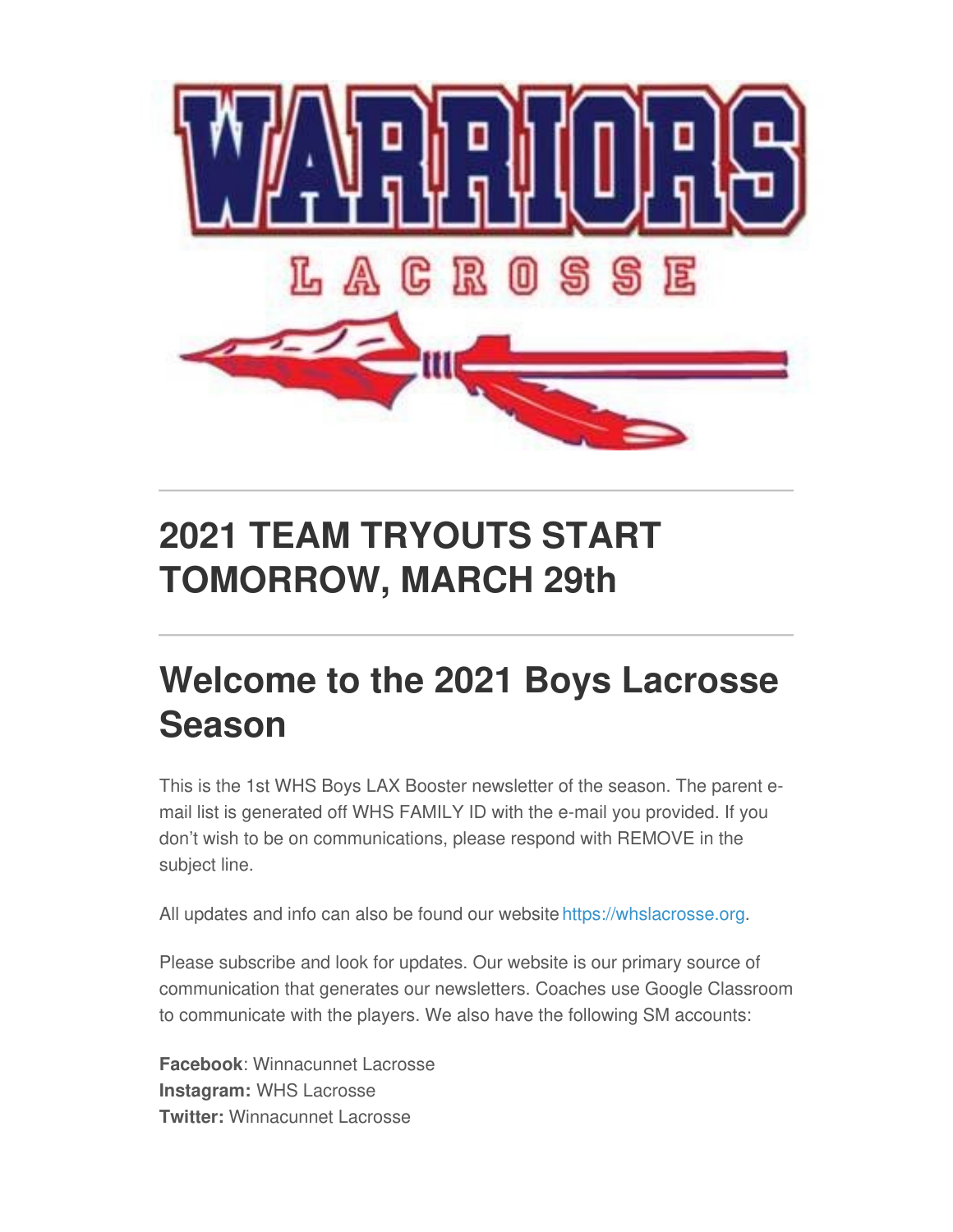

**Boosters is gifting all players with a red shooting shirt that will be part of the game day uniforms!**

### **OPTIONAL 2021 Team Nike Store Deadline is MIDNIGHT on April 5th.**

NIKE ONLINE STORE: **[HERE](https://ptsteam.com/winnlax)**

**OR**

Directly from the WHS Lacrosse website: **[HERE](http://www.whslacrosse.org)**.

**User Name**: *Winnacunnet* **Password**: *BLAX*

Please note that these items atre processed though a 3rd party vendor with no returns, and no late orders. Shipping to school between April 26th - 30th.

# **COACHES CORNER MESSAGE**

#### **From Coach Pat Snow**

The coaching staff is excited to kick off the 2021 season in hopes to follow in the footsteps of the 2019 team that went to the State Championship game for the 1st time in WHS history. Next week we will have a tryout/ team placement drills, March 29th-31st (based on weather). We hope to conduct pre-season joint practices, TBD. Players should check Google Clasrrom for updates and coach communications. There may be a parent meeting in early April more information to come.

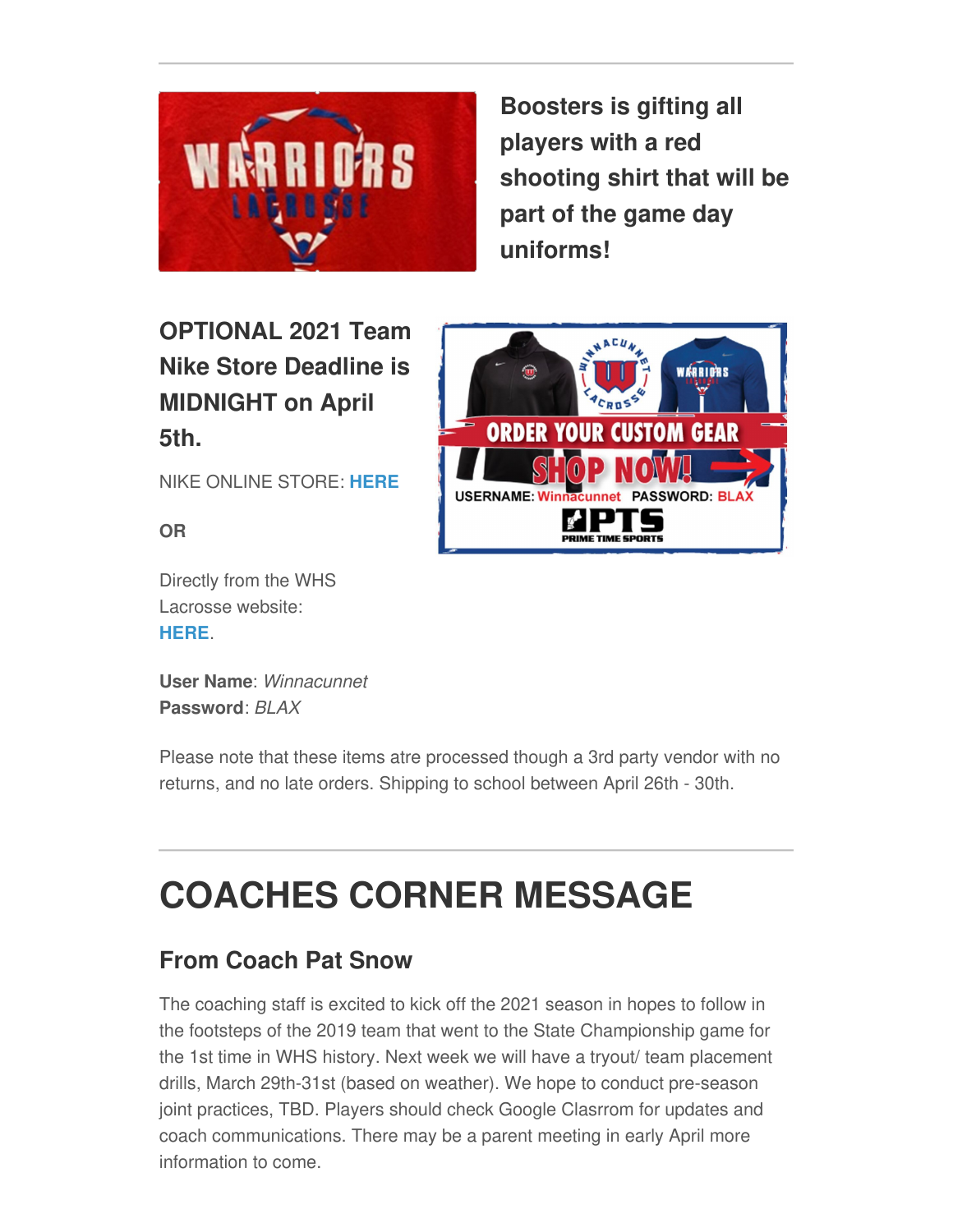**Players MUST being the following with them on Monday.**

**Spring Sports Waiver: [HERE](https://docs.google.com/forms/d/e/1FAIpQLSfz-98gwRi17yEN092K3zkVMgSJfEJz3vtJCGg7-aTe91BPXw/viewform)** Health Form **(only for those athletes that DID NOT play a fall or winter sport):** [HERE](https://mk0winnacunnettjx6q7.kinstacdn.com/wp-content/uploads/2020/06/Athletics-Health-History-Form.pdf)

## **Other Information to Know**

#### **Fundraiser**

This season we will be running our fundraiser through the online donation site **WeFund4U**. Donations can be made online through a link that will be shared in a couple of weeks. All donations are tax deductible. We will be rolling it out to the player over the next 2 weeks.

#### **Game schedule:**

Big Teams [Website](https://winnacunnetathletics.bigteams.com/) HERE

#### **Covid Protocol**

Please follow the Winnacunnet Highschool directives. We expect this could be changing and evolving over the course of the spring. As of today , athletes will be allows to have fans at our home games. All the details are TBD. **Players MUST wear a mask to practice and during games.**

#### **Food for AWAY Games**

Given the complexities of the pandemic we are not offering the snack packs this year. We are however planning to coordinate nonperishable snack's and cases of water. We will be reaching out with a sign up for donations that we will provide for away games.

#### **Future events**

We will have more info on Senior Night , Banquet , and other activities we hope to provide for our players in the near future.